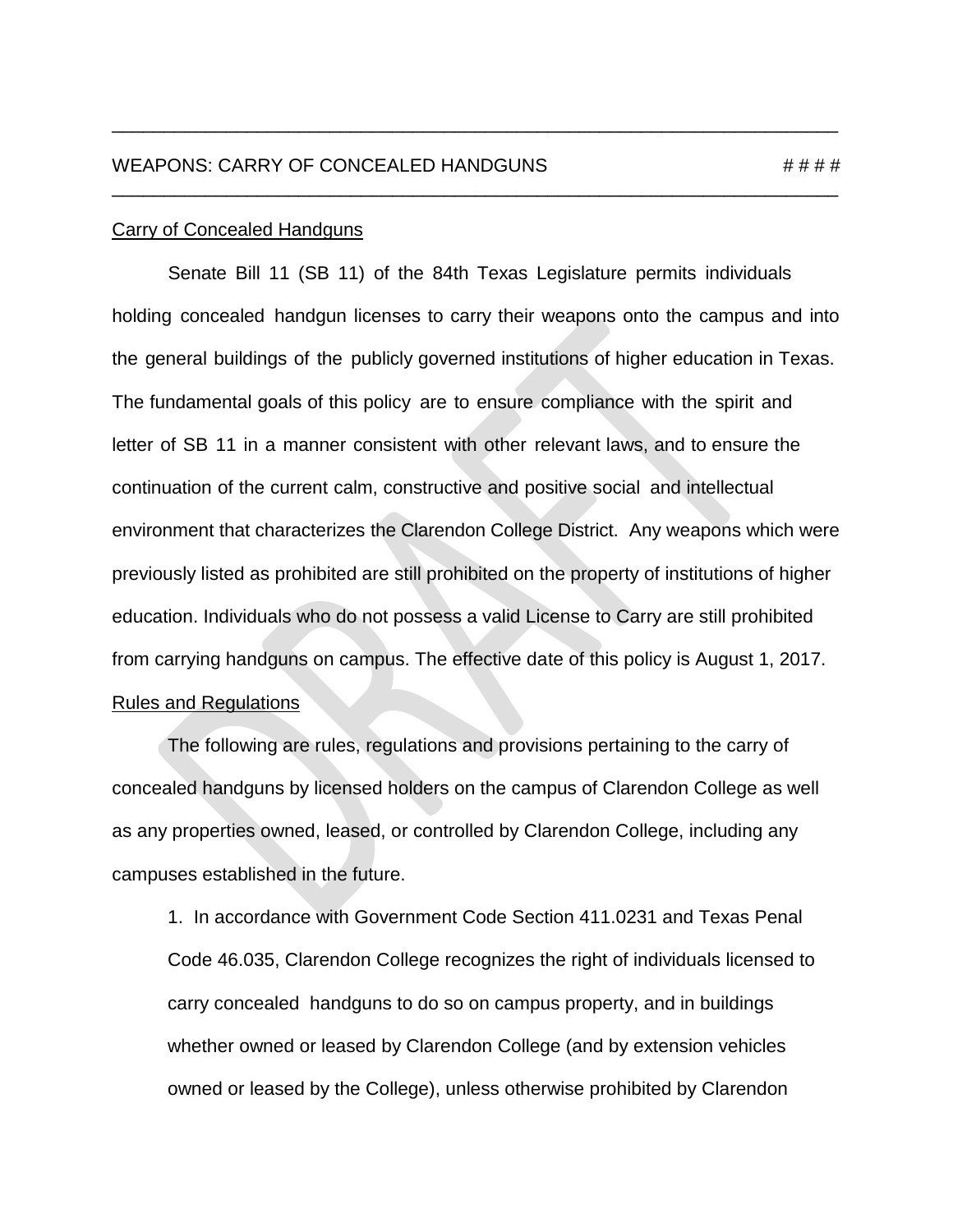College policy.

2. Texas Law mandates that individuals who are 21 years of age or older or who are otherwise exempt by law, and who currently possess a concealed handgun license (LTC) from the State of Texas or an approved reciprocating state, may legally carry a concealed handgun on or about their person.

3. This policy applies to all faculty, staff, students and visitors of the College, certified law enforcement officers, and all subjects described within this document who may be exempt. Incidents need to be reported to the Office of the President.

#### **Definitions**

- a) *Handgun* Any firearm that is designed, manufactured, made to be fired with one hand.
- b) *Open Carry* Visible possession of a handgun in public.
- c) *Concealed Handgun* A handgun that is not openly discernible to the ordinary observation of a reasonable person.
- d) *Reveal* To display a handgun, in whole or part, in plain view of another person in a public place. Texas Penal Code 46.035.
- e) *Gun Free Zone* (GFZ) An area of the campus in which the possession of handguns are prohibited. Each restricted area requires that notice be given to license holders as specified under Texas Penal Code 30.06.
- f) *License to Carry* (LTC) A license to carry a handgun (LTC) issued by the Texas Department of Public Safety (TXDPS), under Texas Government Code 411, Subchapter H. Includes a valid conceal carry license issued by TXDPS.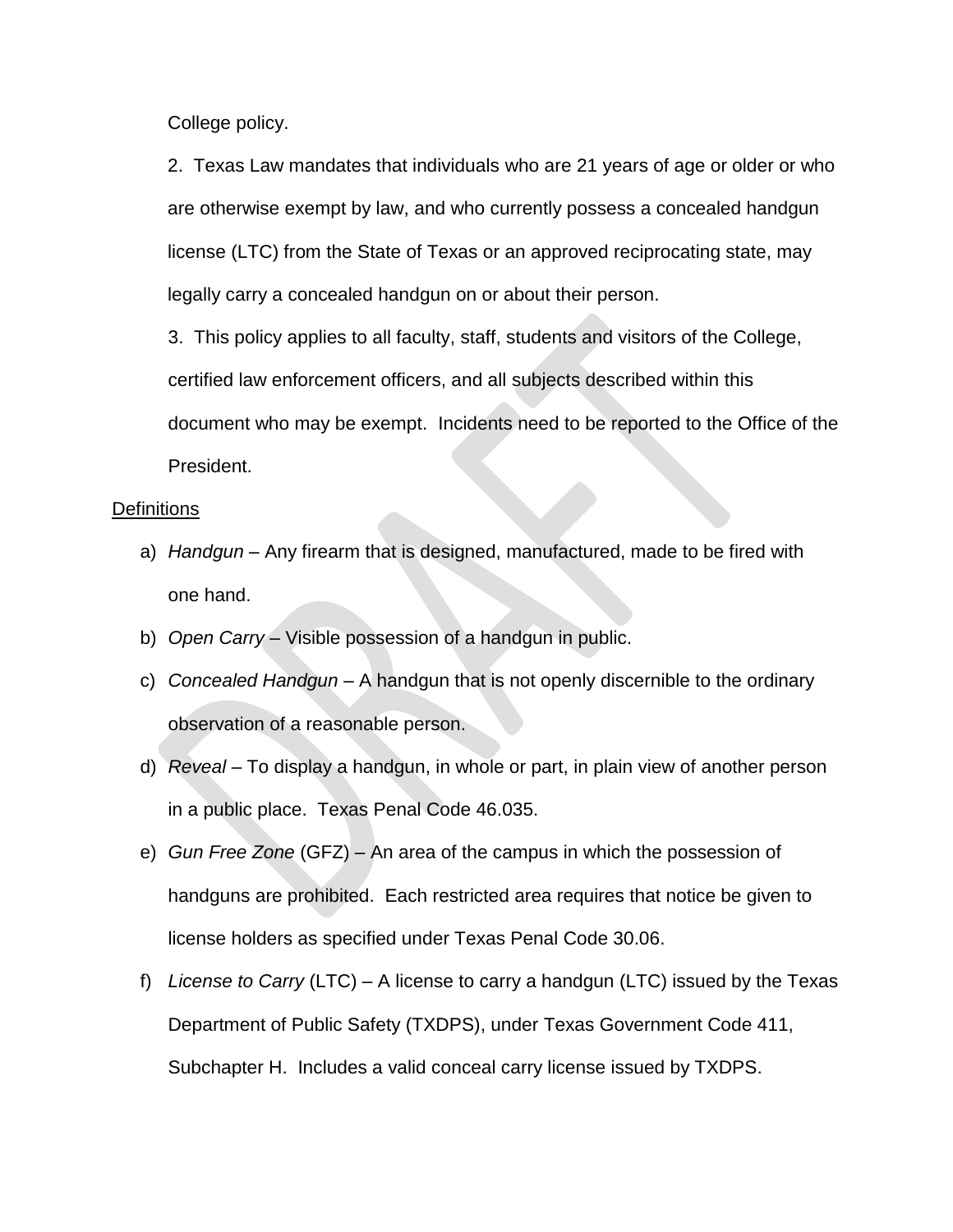- g) *Disciplinary Action* Sanctions by the College, up to and including removal, probation, suspension, expulsion, or termination of employment.
- h) *Temporary Storage*  Storage period not to exceed 24 consecutive hours and one 24 hour period in a 7 day week.
- i) *Private Office* An office space provided by the college to be used by a single (one person) faculty or staff member only.
- j) *Shared Office* Office space used by more than one person. This would include office space that may have only one occupant, but is designed or intended to be used by more than one person.
- k) *Laboratory* A classroom or facility where experiments or assignments can be worked on using any hazardous or non-hazardous chemicals, materials or equipment such as magnets, oxygen tanks and the like are used.
- l) *Governmental Meeting –* A "Open Meeting" with deliberation between a quorum of a governmental body, or between a quorum of a governmental body and another person, during which public business or public policy over which the governmental body has supervision or control is discussed or considered or during which the governmental body takes formal action; or that is conducted by the governmental body for which the governmental body is responsible. Defined under chapter 551 of the Texas Government Code 551. (Example" Board of Regent Meetings)
- m) *Short Term* A period of no more than 24 hours.

#### Responsibilities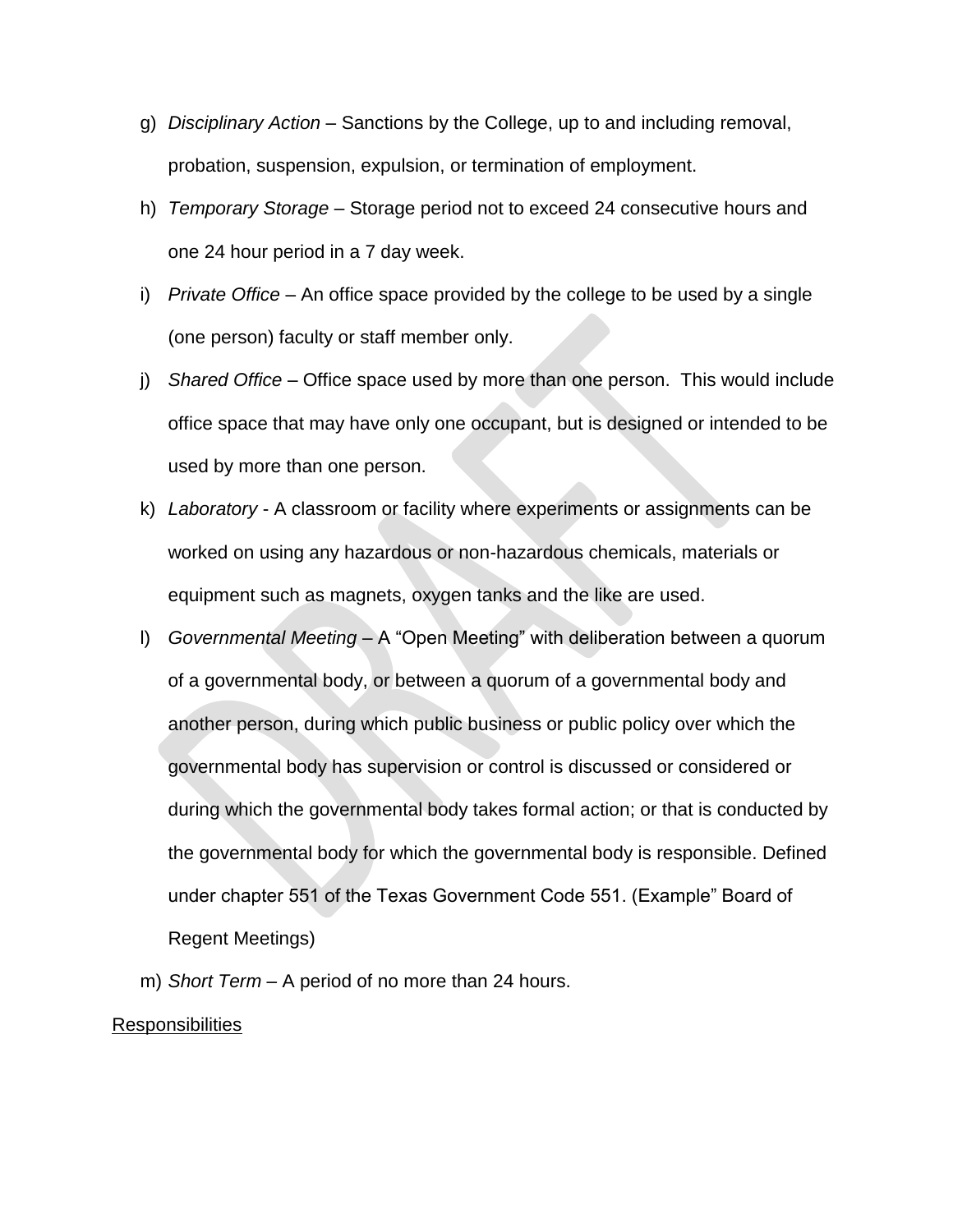A License to Carry (LTC) holder may carry a concealed handgun on or about their person while on college property, or in any buildings or properties owned, leased, rented, or otherwise controlled by Clarendon College, except in areas identified as Gun Free Zones (GFZ).

Failure to comply with any of the following procedures may result in either disciplinary action, criminal prosecution, or both.

 1. Concealment - It is the responsibility of the LTC holder to conceal the handgun. In addition, handguns must be carried in a manner that would prevent accidental discharges. When not carried on or about their person, a handgun must be secured in a vehicle or in a manner specified below in section #2 Storage.

2. Storage – Clarendon College will not provide storage for firearms. Employees of the college who are LTC holders are permitted to store a handgun in their office as long as the handgun is secured in a gun safe that meets or exceeds the specifications found at Policy  $\#$   $\Box$ . It will be the responsibility of each student who is a LTC holder to secure and store their weapon when it is not on or about their person in a gun safe that meets or exceeds the following specifications as outlined at Policy #

3. Gun Free Zones (GFZ) - Employees may submit a request to the President or designee to have their office, classroom/laboratory, and/or area designated as a GFZ, with specific examples of how it fits into the specified criteria for GFZ. These requests will be reviewed and approved on a case-by-case basis. Offices located in any area determined to be vital infrastructure to the operation of the college community are considered GFZ's.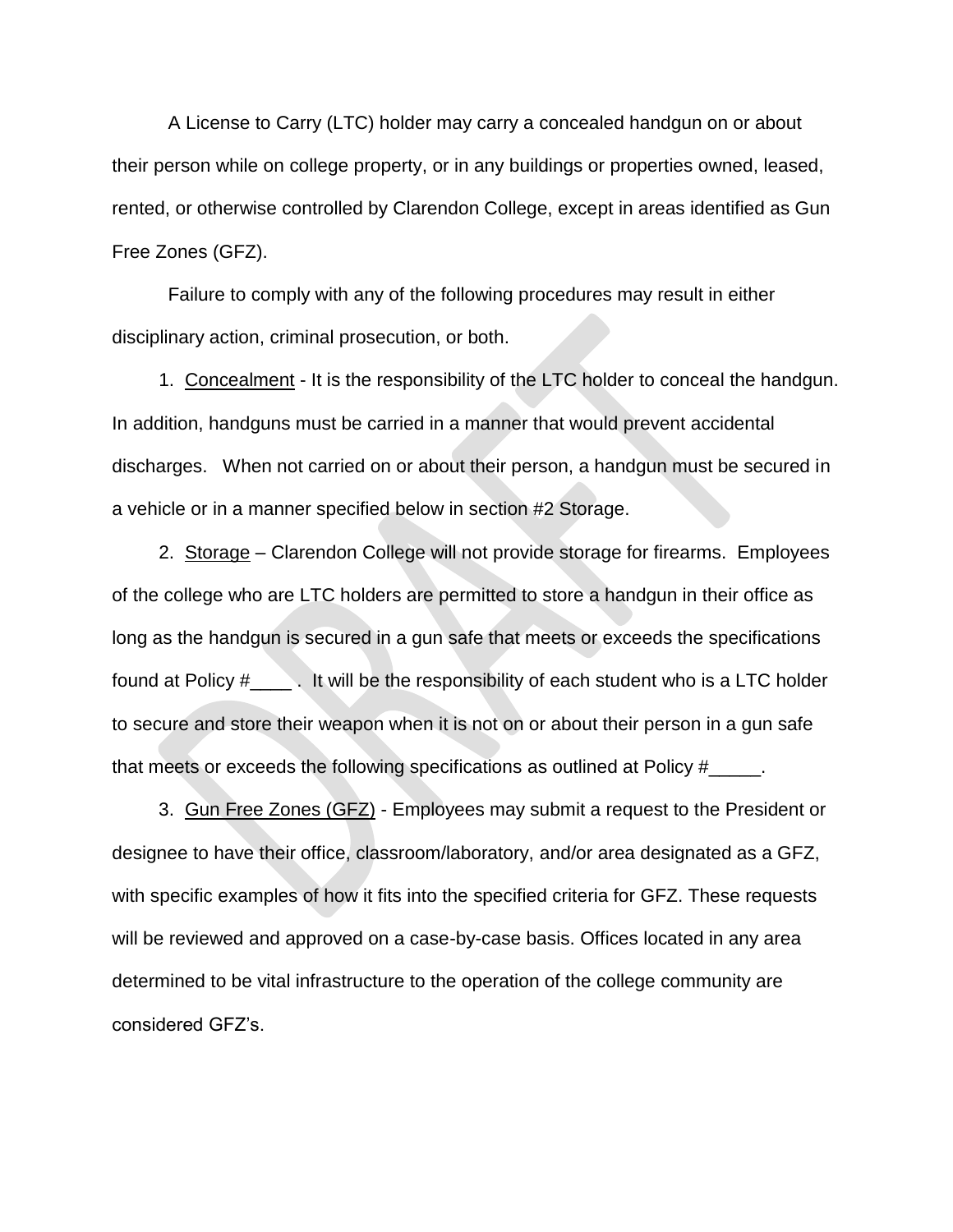4. Safety and Security – The licensed carrier is responsible for maintaining complete practical control of their handgun at all times, so that it is either on the licensee's person or is immediately accessible from a purse or other analogous personal accessory that is continually under the direct control of the licensee. The only alternative to these conditions is that a gun be stored appropriately, as required in section #2 Storage.

 5. Employment Duties – The carrying of a firearm by a Clarendon College employee is considered to be beyond the scope of an employee's duties. Employees who carry a concealed weapon or use a concealed firearm are acting of their own accord and not as an agent or representative of the College.

#### Prohibited or Illegal Circumstances

The following circumstances are prohibited or illegal:

- 1. The possession of a weapon on campus while intoxicated. (Note: Being intoxicated on campus with or without a weapon is a violation of College policy.)
- 2. Off-campus travel by college led/sponsored individuals or groups traveling to areas that may exclude handguns to fulfill legal or contractual obligations or to allow a group/individual to travel to an area or place where a gun would be restricted, such as a prison, hospital, polling place, child care facility, etc.
- 3. Open Carry of a handgun on the Clarendon College campus is prohibited. Law enforcement officers and other persons designated appropriate by law enforcement authorities are exempt.
- 4. Recklessly revealing a handgun on campus is prohibited and subject to disciplinary action and criminal prosecution.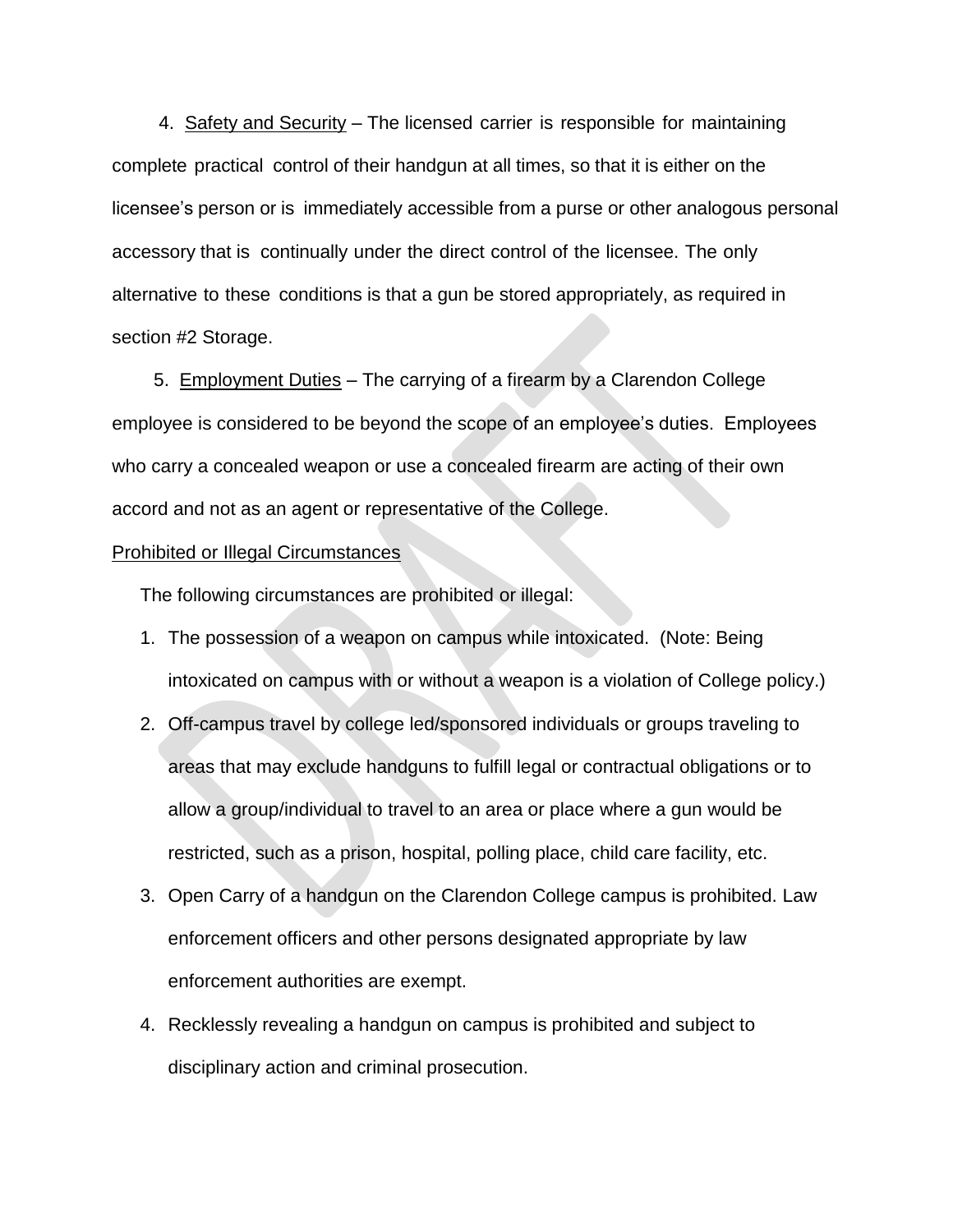- 5. No College employee should inquire whether or not a person is carrying a concealed weapon or whether the person possesses an LTC.
- 6. Any person unless they have been threatened, who openly states that they possess a handgun and/or a license to carry may be charged with terroristic threat, assault by threat, or other charges deemed appropriate by law enforcement.
- 7. Any person who accidently discharges a weapon on campus may be subject to disciplinary action, criminal prosecution, or both. In situations where a weapon is intentionally discharged, the case will be investigated and judged on its merits. If the intentionally discharge of a weapon is found not to be justified then the person discharging the weapon may be subject to disciplinary action, criminal prosecution, or both.
- 8. Any weapons prohibited prior to S.B. 11 under Sections 46.00 through 46.05 of the Texas Penal Code are still prohibited. This includes, but is not limited to, long guns, shotguns, knives with a blade longer than 5.5", brass knuckles, clubs, explosives, etc. (See Policy #2715: Weapons)

#### Gun Free Zones

There are areas of the Clarendon College campuses, and properties owned, leased or rented by Clarendon College, which were identified as locations deemed Gun Free Zones (GFZ), therefore prohibiting Concealed Carrying of a handgun at these locations. There are two types of GFZ's. One is permanent, and the second is temporary. The permanent GFZ is one that meets the requirements of a GFZ daily. A temporary GFZ is a building, room, or area used for a short period, which meets the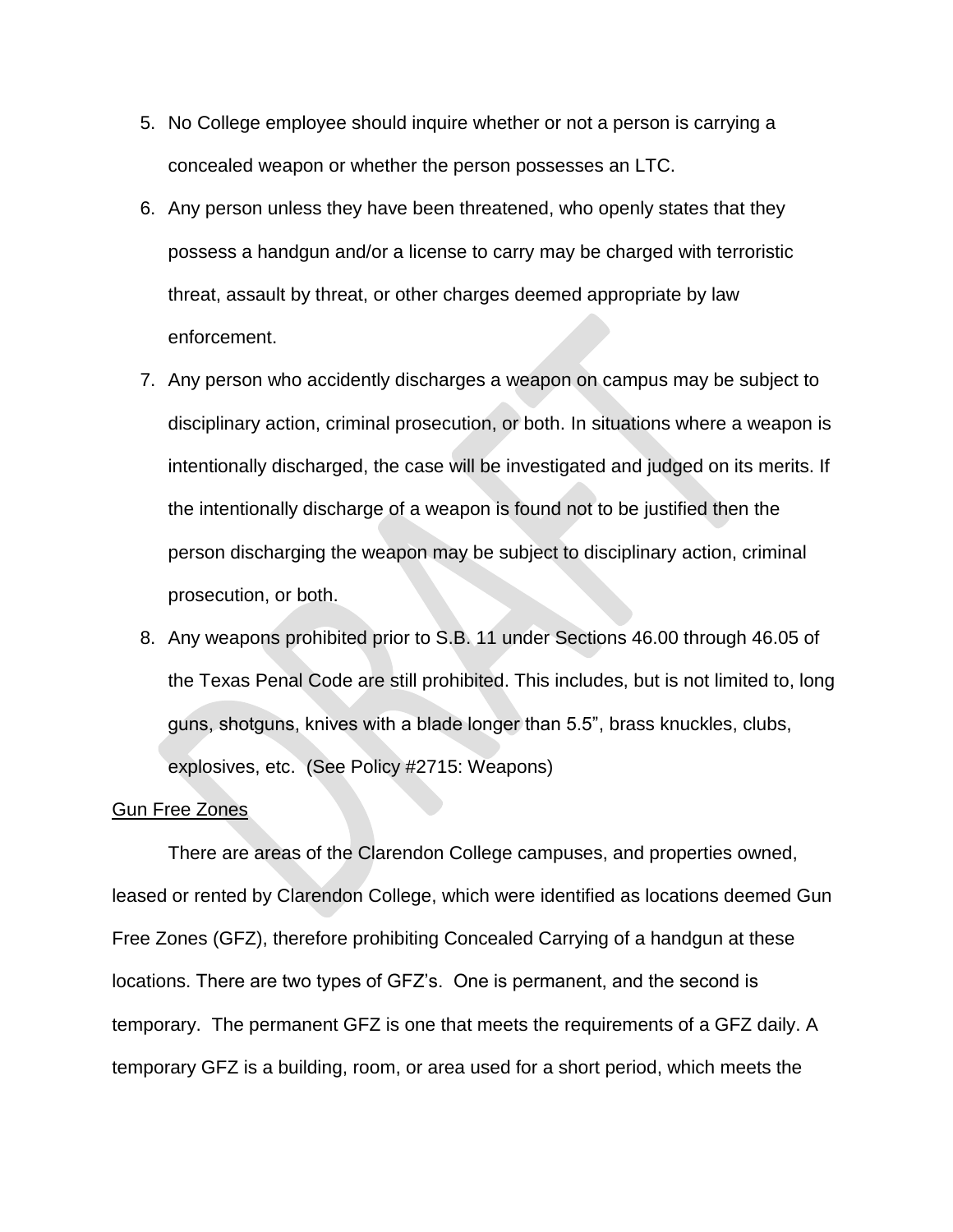requirements of a GFZ on a short-term basis. The requirements are dictated by law and policy.

If an individual or group requests an area be declared a permanent GFZ, a written request must be completed and submitted to the President or designee.

There are two types of permanent GFZs. One includes areas mandated by current state and/or federal law. The second are those deemed gun-free by Clarendon College

1. State and/or Federal Designated Gun Free Zones:

- a) Sporting and Interscholastic Events. The carrying of concealed weapons is prohibited at sporting and/or interscholastic events held on the College's premises, whether held under the sponsorship of t h e Clarendon College District or of some external organization, and whether the event is ticketed or not. This prohibition is in accordance with the Texas Penal Code §46.035(b)(2).
- b) Healthcare Facilities. Various rooms and areas of the College District's buildings functioning as nursing or health care facilities licensed under Chapter 242 of the Health and Safety Code consistent with Texas Penal Code §46.035(b)(4), these areas will be marked clearly to designate their functions, and individuals carrying concealed weapons will be excluded from them.
- c) Hearing Facilities. Various rooms and areas of the College District buildings that function from time to time as facilities for disciplinary hearings or for mediation sessions. When so used, these areas will be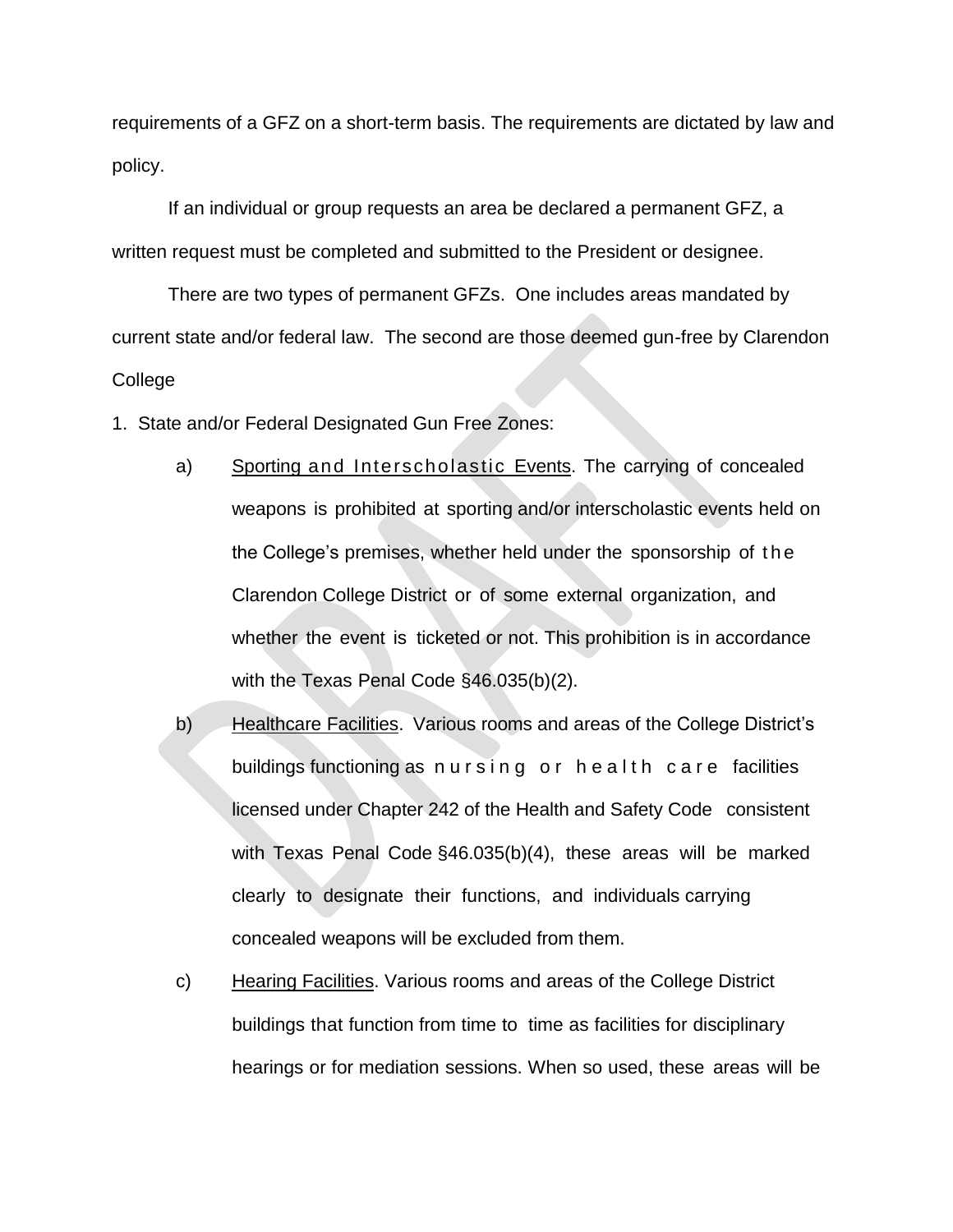marked clearly to designate a temporary GFZ. It will be incumbent upon the individuals carrying concealed weapons not to enter these areas when so designated.

- d) Polling places. Texas Penal Code 46.03(a)(2).
- e) Established places of religions worship. Texas Penal Code 46.035(b)(6)
- f) Open Meetings Any room or rooms used by a Government entity for open meetings as defined under Chapter 551 and notice was given as required by Chapter 46.035.
- g) Campus daycare facilities or areas of the campus that may be used as a public school facility.
- 2. College District Designated Permanent Gun Free Zones:

Welding Building – Clarendon, TX

Instructional Center – Clarendon, TX

- Room 206 Chemistry Lab
- Room 207 Biology Classroom/Lab
- Room 209 Microbiology Lab
- Room 208 Chemistry Classroom/Lab

Bairfield Activity Center – Clarendon, TX

VIP Room

Vera Dial Dickey Library – Clarendon, TX

Learning Resource Center (Testing Center)

Maintenance Building - Clarendon, TX

Automotive Building – Clarendon, TX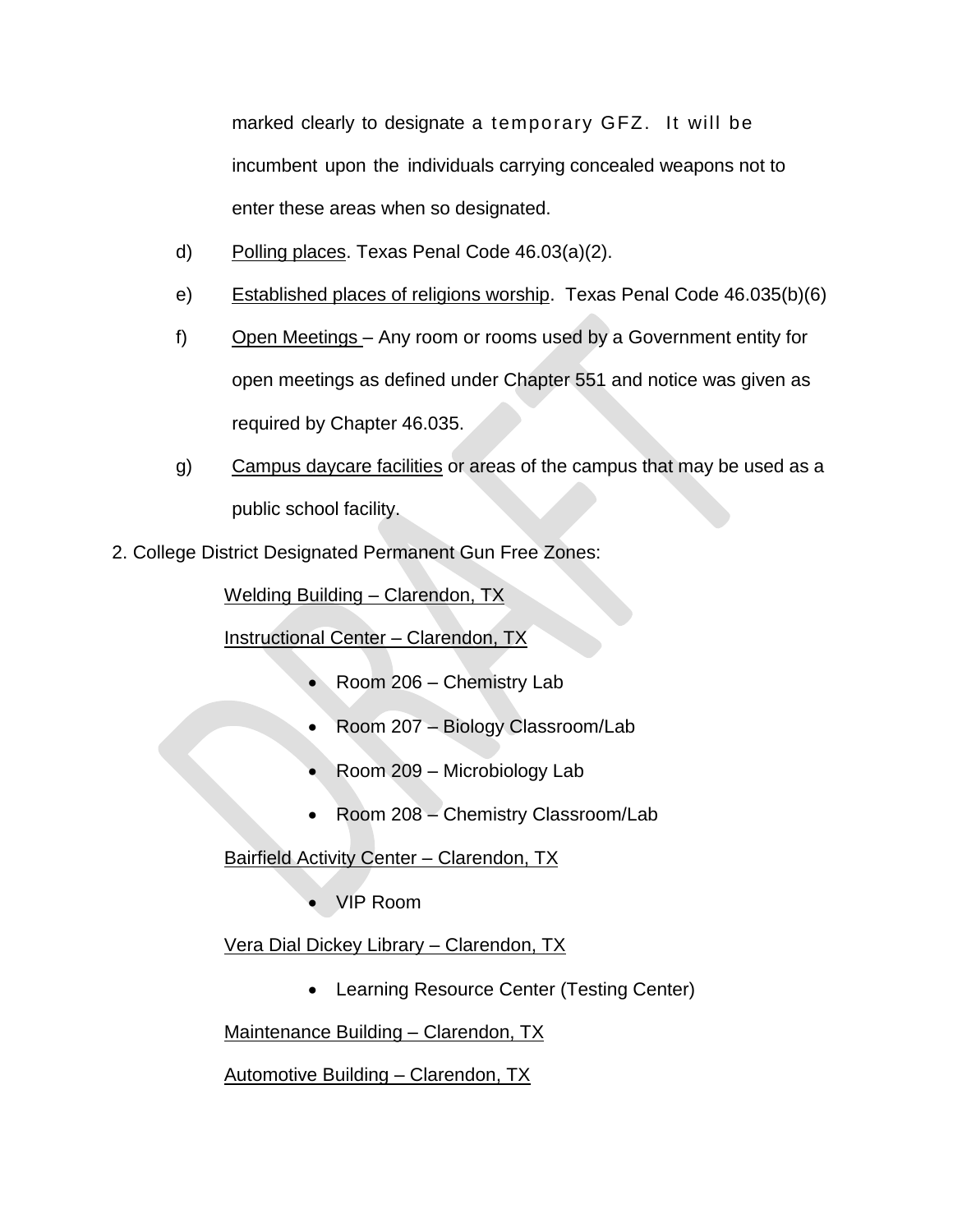## MK Brown Academic Building – Pampa, TX

- Room 200 Biology Lab
- Room 202 Chemistry Lab

# Don Lane Technical Center – Pampa, TX

- Welding Shop
- Industrial Maintenance Lab

# Bill Auvenshine Technical Center – Pampa, TX

- Nursing SIM Lab
- EMT Classroom

3. Temporary Gun Free Zones: Only the President or designee may establish a temporary gun free zone (GFZ) and/or the procedures for the establishment of a temporary gun free zone (GFZ), as necessary and reasonable. Reasons for the establishment of a temporary GFZ may include, but are not limited to: a) areas used for discussions of a grievance or disciplinary hearing; b) a room or rooms used for an open meetings of a public entity; or, c) an area where minor children may be present on a short term basis.

College District Designated Temporary Gun Free Zones (including, but not limited to):

# Instructional Center - Clarendon, TX

• When hosting public school/interscholastic events

# **Bairfield Activity Center**

- When utilized as a polling place
- When hosting public school/interscholastic events

# Instructional Center - Clarendon, TX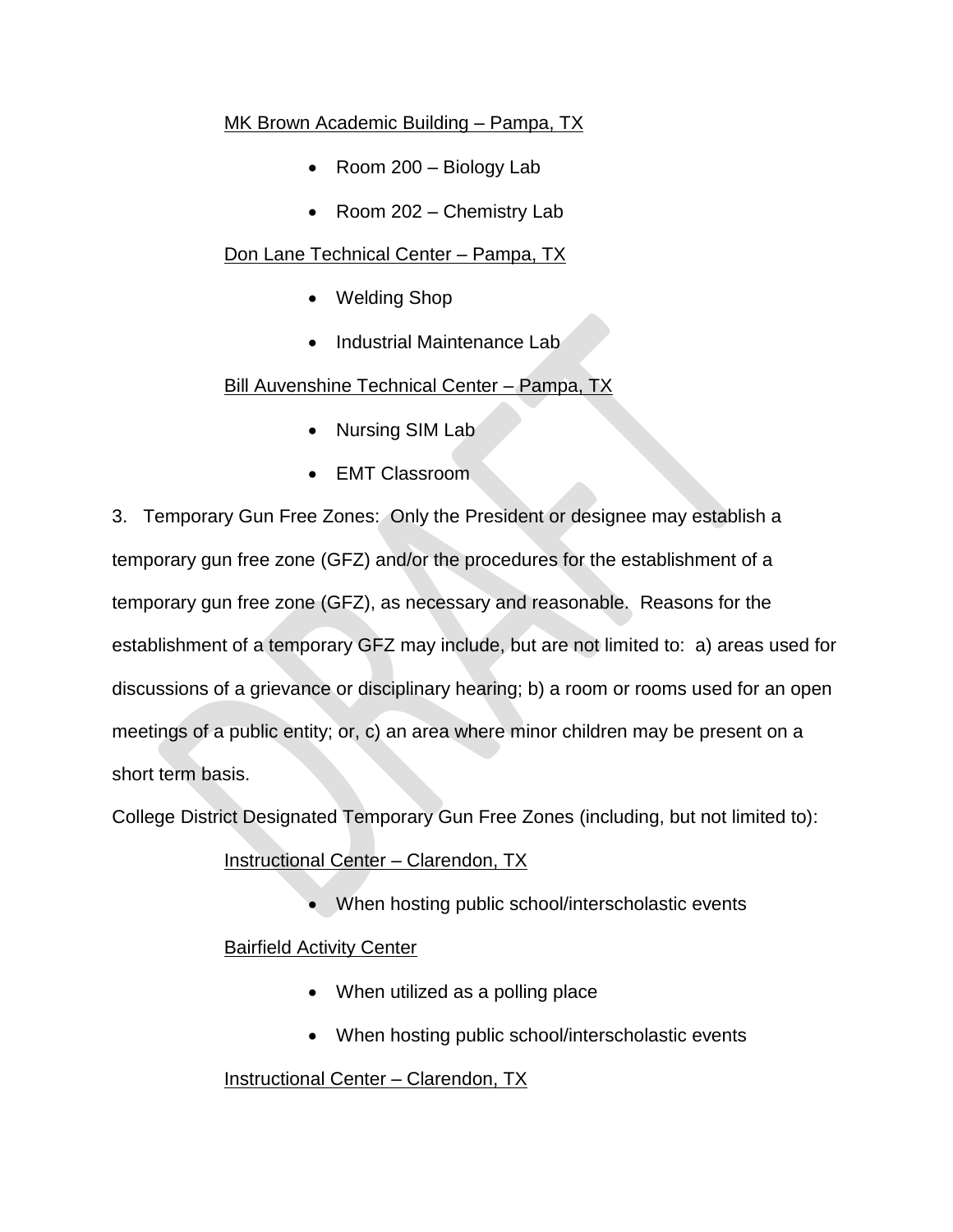• When hosting public school/interscholastic events

## Cosmetology Center – Amarillo, TX

 When utilized for dual credit class, Monday – Friday 11:30 a.m. to 5:30 p.m.

#### MK Brown Academic Building – Pampa, TX

• Room 100, 103, 105 when utilized for testing

## Bill Auvenshine Technical Building – Pampa, TX

 Cosmetology Classrooms & Lab when utilized for dual credit class, Monday – Friday 11:30 a.m. to  $5:30$  p.m.

## Clarendon College Childress Center – Childress, TX

Cosmetology Classroom & Lab when utilized for dual credit

class, Monday – Friday 11:30  $a.m.$  to 5:30 p.m.

- Vocational Nursing Classroom when utilized for dual credit class,
- Computer Lab when utilized for testing

# Softball Field – Clarendon, TX

• When athletic events are occurring

## Baseball Fields – Clarendon, TX

• When athletic events are occurring

## Bulldog Gym – Clarendon, TX

• When athletic events are occurring

## Livestock & Equine Center – Clarendon, TX

• When athletic events are occurring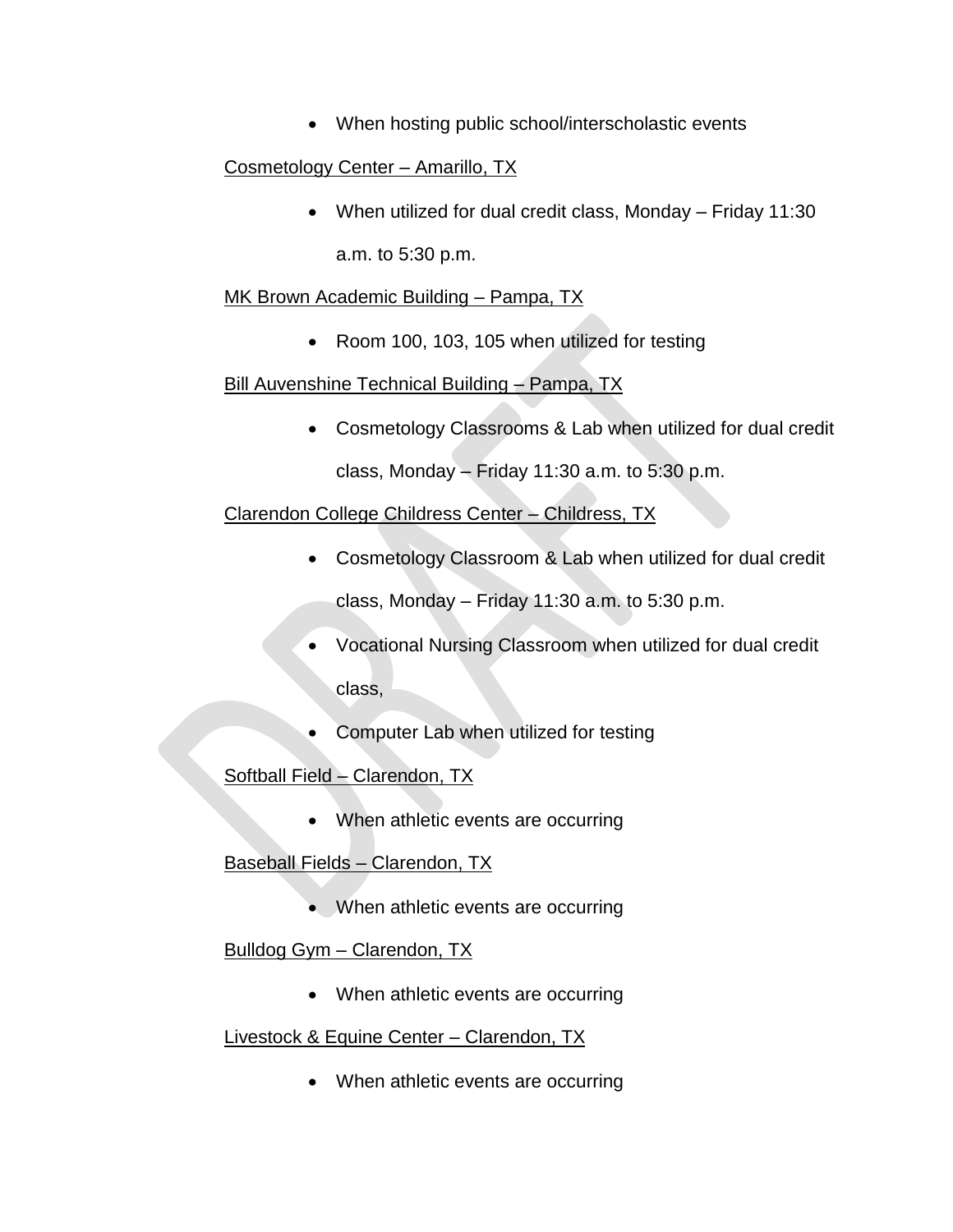4. Signage for Gun Free Zones:

 $\bullet$ 

a) All areas deemed GFZ's (permanent or temporary) must have written notice placed at the entrance and must be clearly visible giving notice that the premise or area is a designated GFZ. Written notice must be given as to where LTC licensees may not carry. Notice given on a card, document or sign must be the designated size and contain the language (in English and Spanish) exactly as specified in Section 30.06 of the Texas Penal Code.

#### Amendment of Provisions

As provided by law, the President may, at his/her discretion, amend the provisions of this policy as necessary for campus safety, which shall take effect as determined by the President, unless subsequently amended by the Board of Regents.